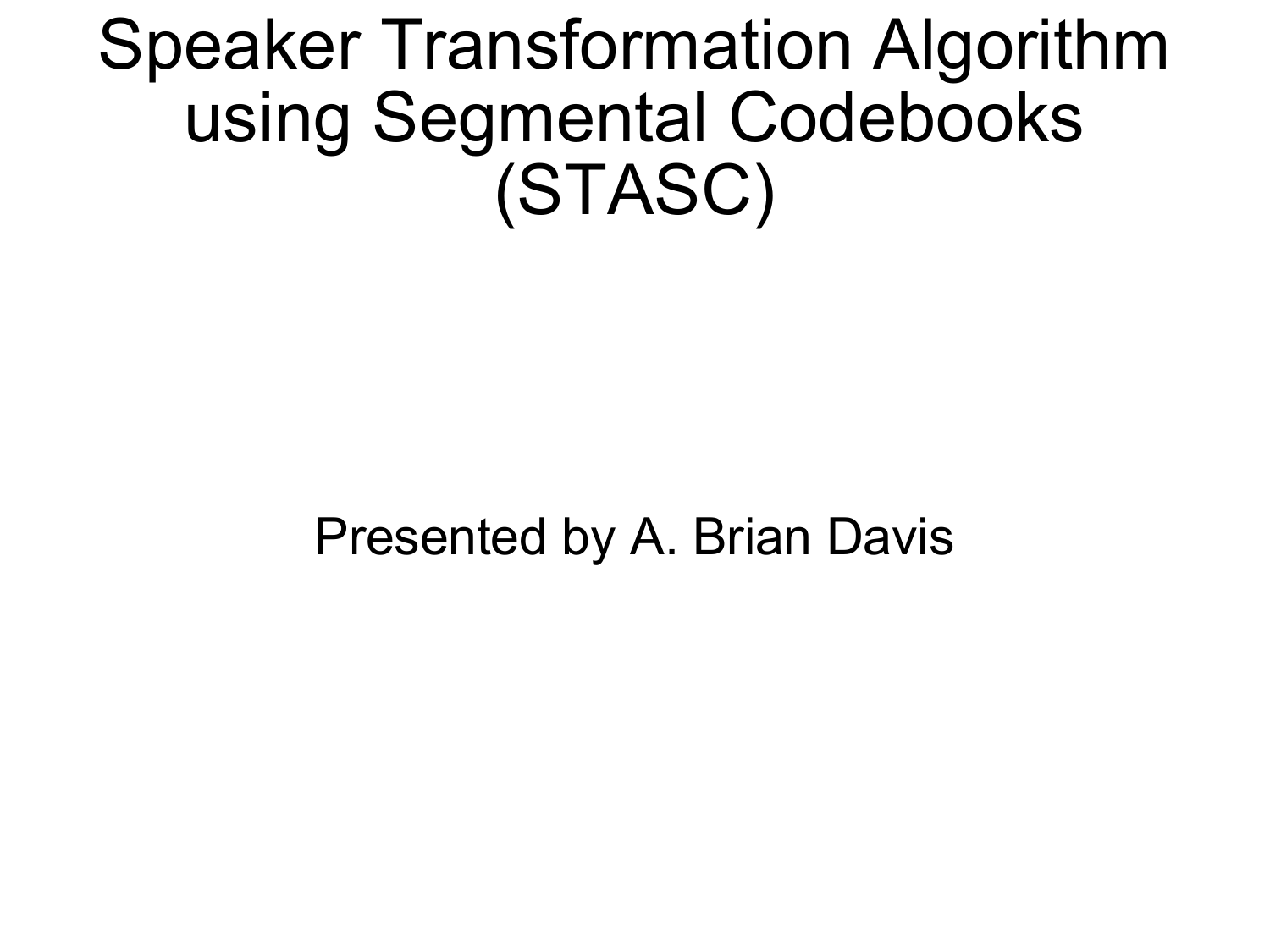### Speaker Transformation

- Goal: map acoustic properties of one speaker onto another
- Uses:
	- − Personification of text-speech systems
	- − Multimedia
	- − Preprocessing step for speech recognition
		- Reduce speaker variability
		- Practical?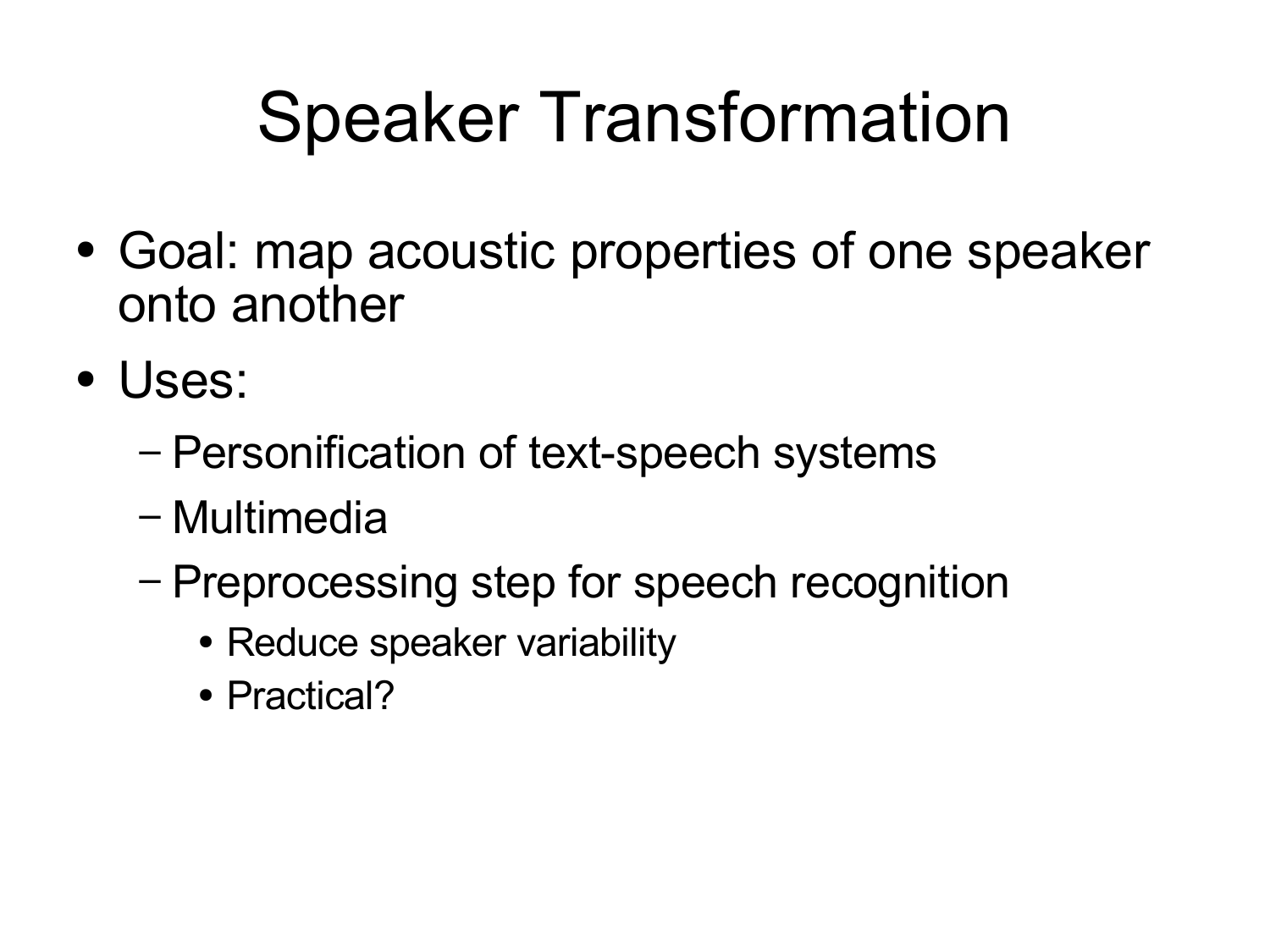### Steps Involved

- Training phase
	- − Given speech input from source and target, form spectral transformation
	- − Inputs / outputs to transformation:
		- Segment speech small chunks (frames)
			- − Formants
			- − LPC cepstrum coefficients
			- − Others (excitation)?
	- − Can we generalize behavior of transform?
		- Codebooks/codewords
			- − Vector quantization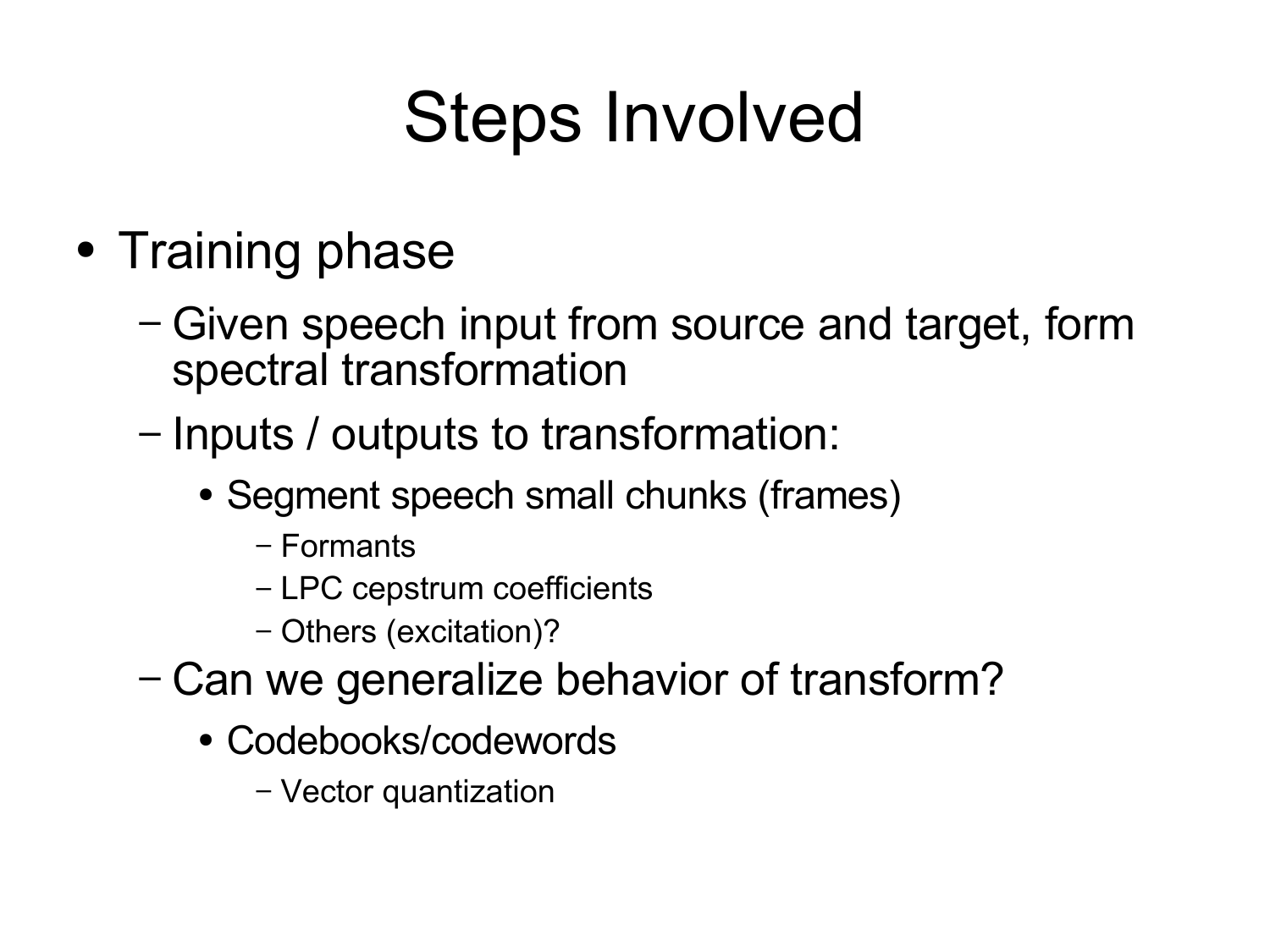#### Vector quantization

- Assign vectors to discrete set of values
- K-Means
	- − For STASC, also want "average" all vectors assigned to a class
	- − K-Means gives us this for free



Shamelessly stolen from Dr. Gutierrez's pattern recognition slides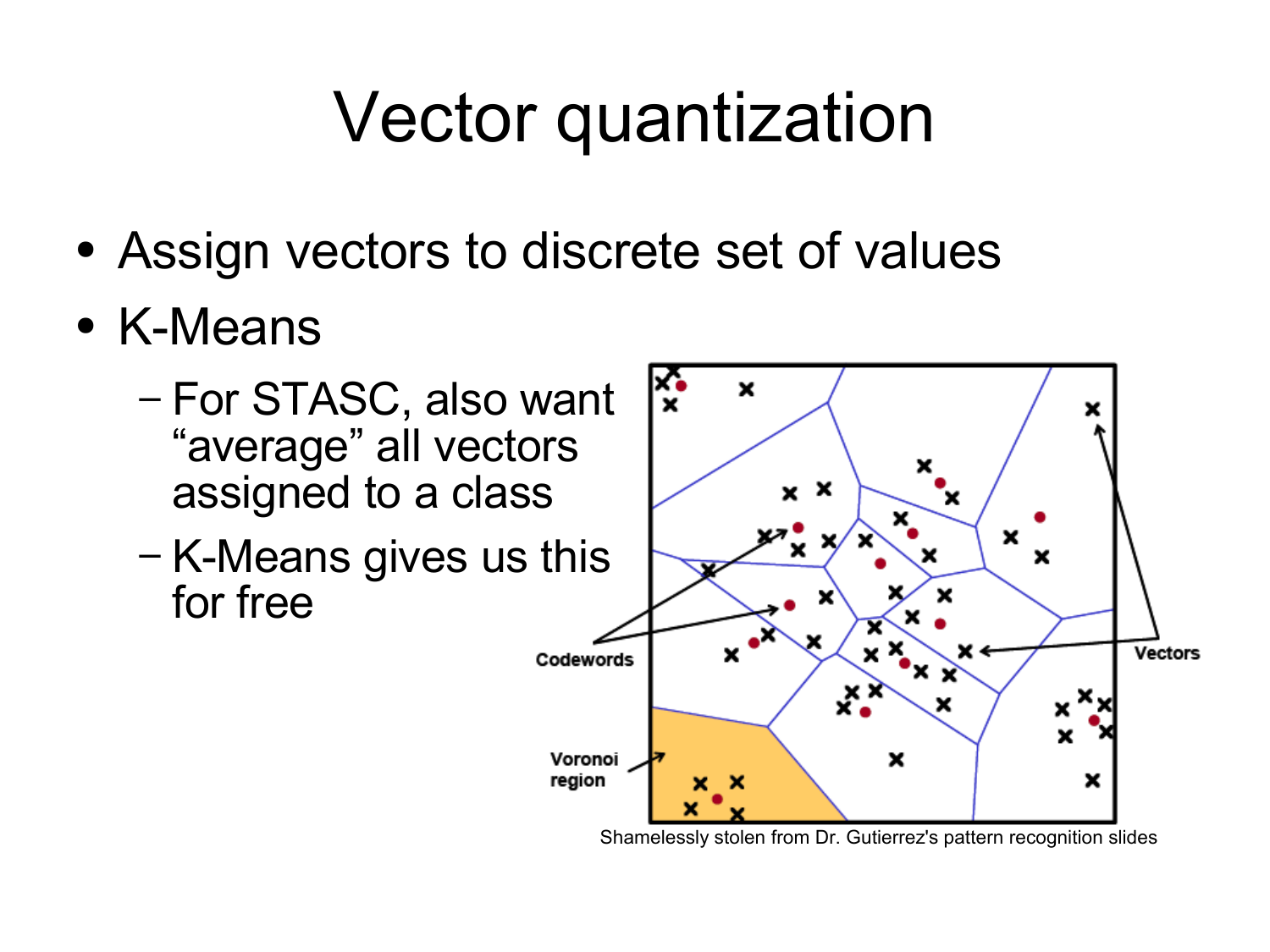## LSFs

- Line spectral frequencies
- Derived (losslessly) from LPC's
	- − Can convert to/from, thus can create speech from LSFs
- Relate to formant frequencies
	- − Used in STASC represent vocal tract of speakers
- Stable
- Why use instead of MFCCs?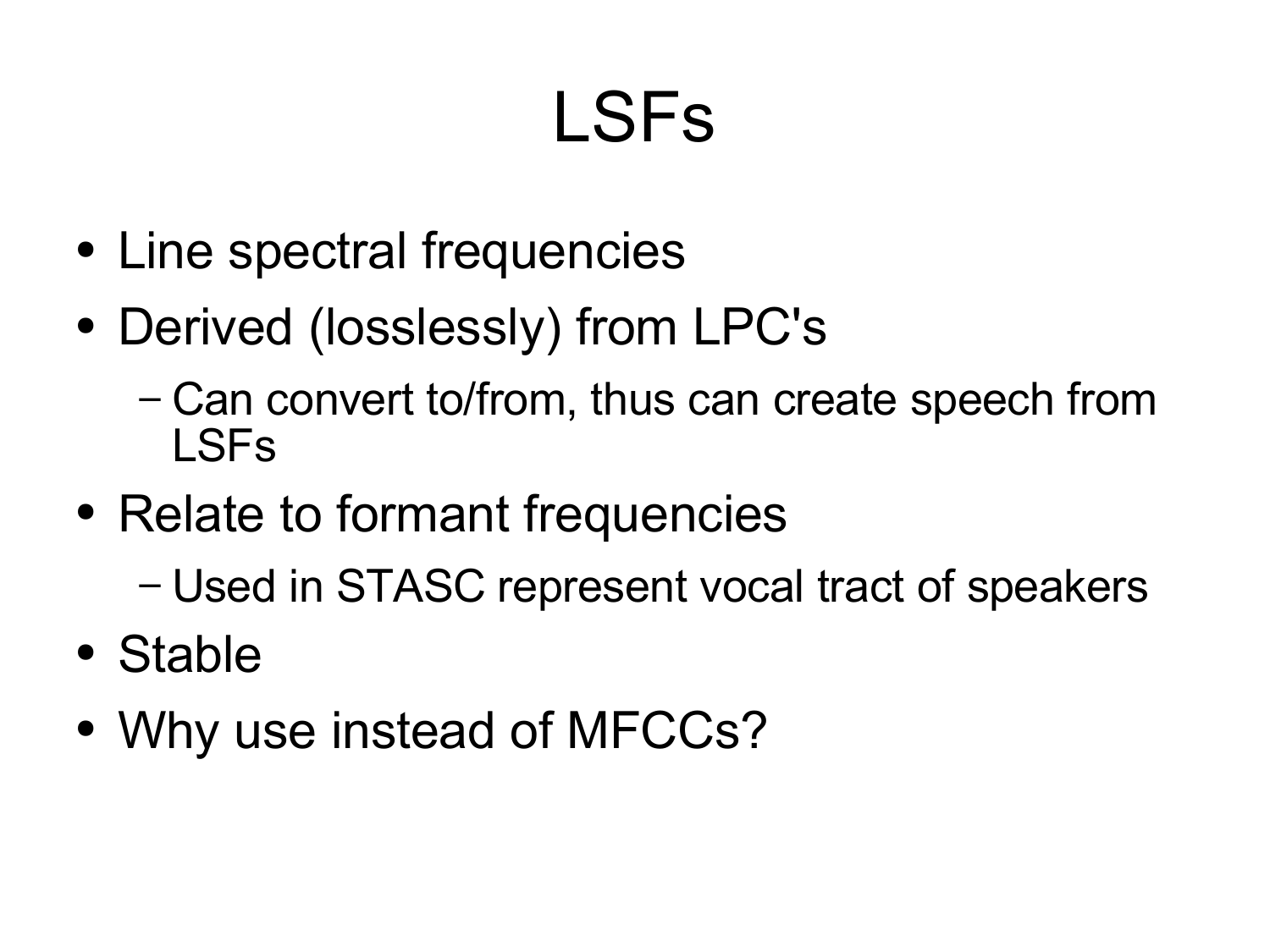# STASC (first method)

- Assumes orthographic transcription
	- − What's said, in writing
- From transcription, phonemes retrieved
	- − Speech segments assigned phoneme based on transcription
		- MFCCs, dMFCCs for each segment (frame) passed into HMM, most likely path using Viterbi algorithm
	- − LSFs calculated per frame, labeled with phoneme from HMM
	- − Phoneme centroids calculated (average LSF values all vectors labeled particular phoneme
	- − One-one mapping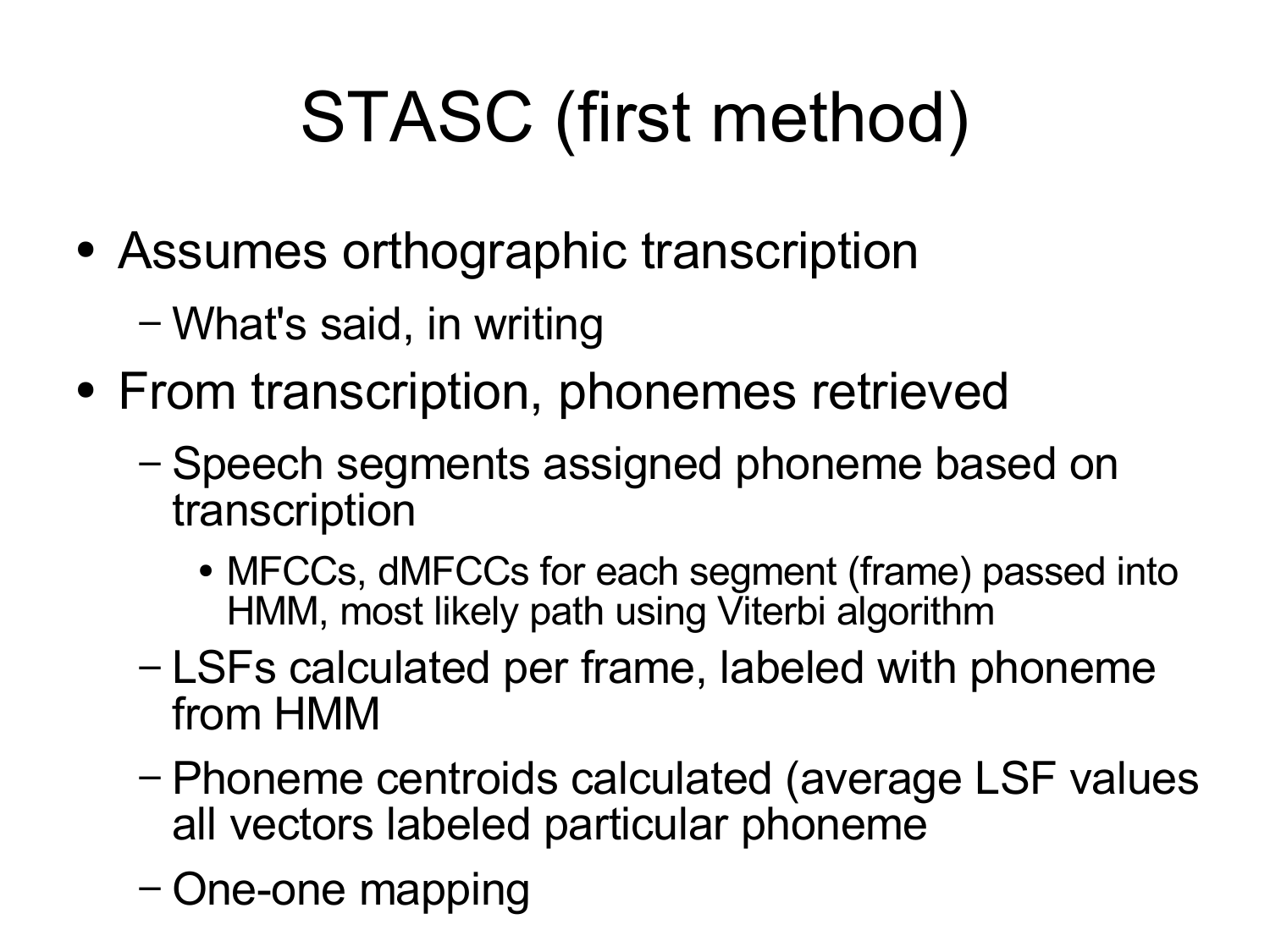

Fig. 1. The state alignments for source and target speaker utterances "She had your".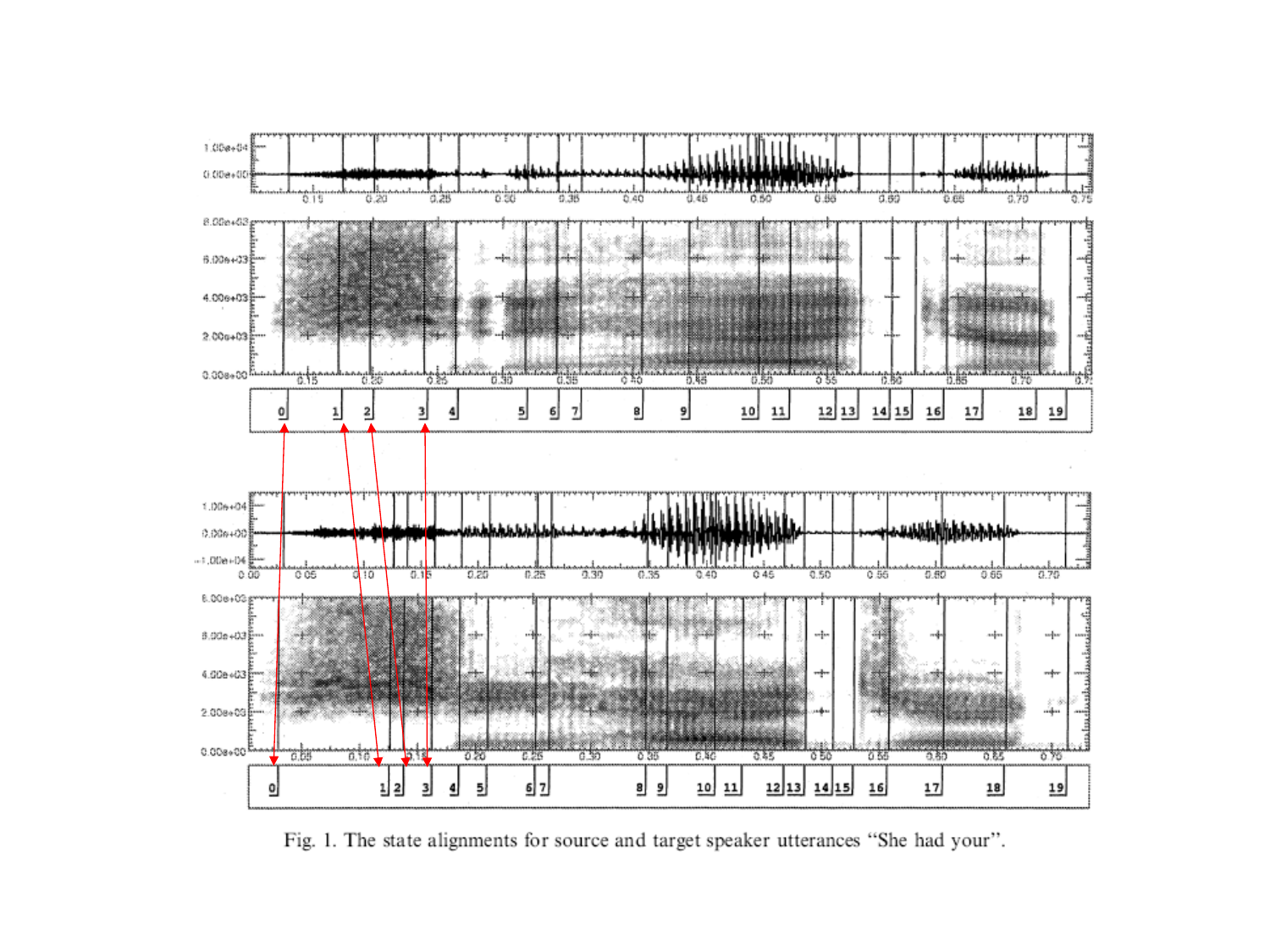### Second method (better)

- No orthographic transcription
	- Intuitively, we know the HMM states in 1<sup>st</sup> method didn't need correspond phonemes
		- Require speakers speak same (hopefully phonetically balanced) sentence
			- − Sentences with phones approx. distributed as in normal speech
	- − Because fewer restrictions, need to do some extra processing of speaker's speech
		- Normalize root-mean-squared energy
		- Remove silence before/after speech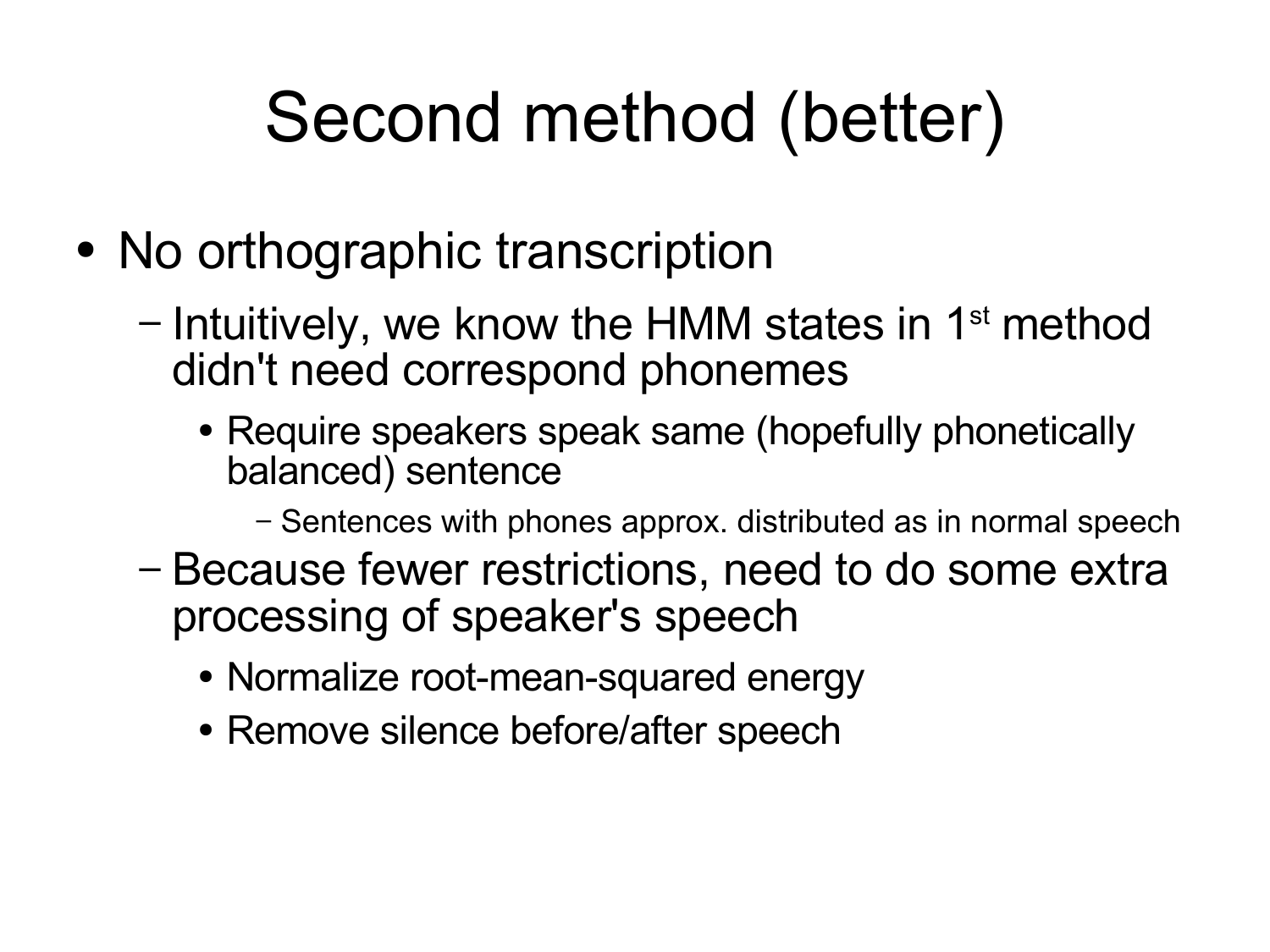#### Second method transformation

- HMM trained on each sentence
	- − Data from source speaker's speech segments
		- LSF vectors
	- − Number of states correspond sentence length
	- − Segmental k-means, separates speech segments into clusters
	- − Baum-Welch algorithm train HMM on cluster averages
		- Covariance matrix uniform
- For source/target speech segments, Viterbi algorithm assigns segments to states.
- Transformation moves segments from state in source to state in target
	- Centroids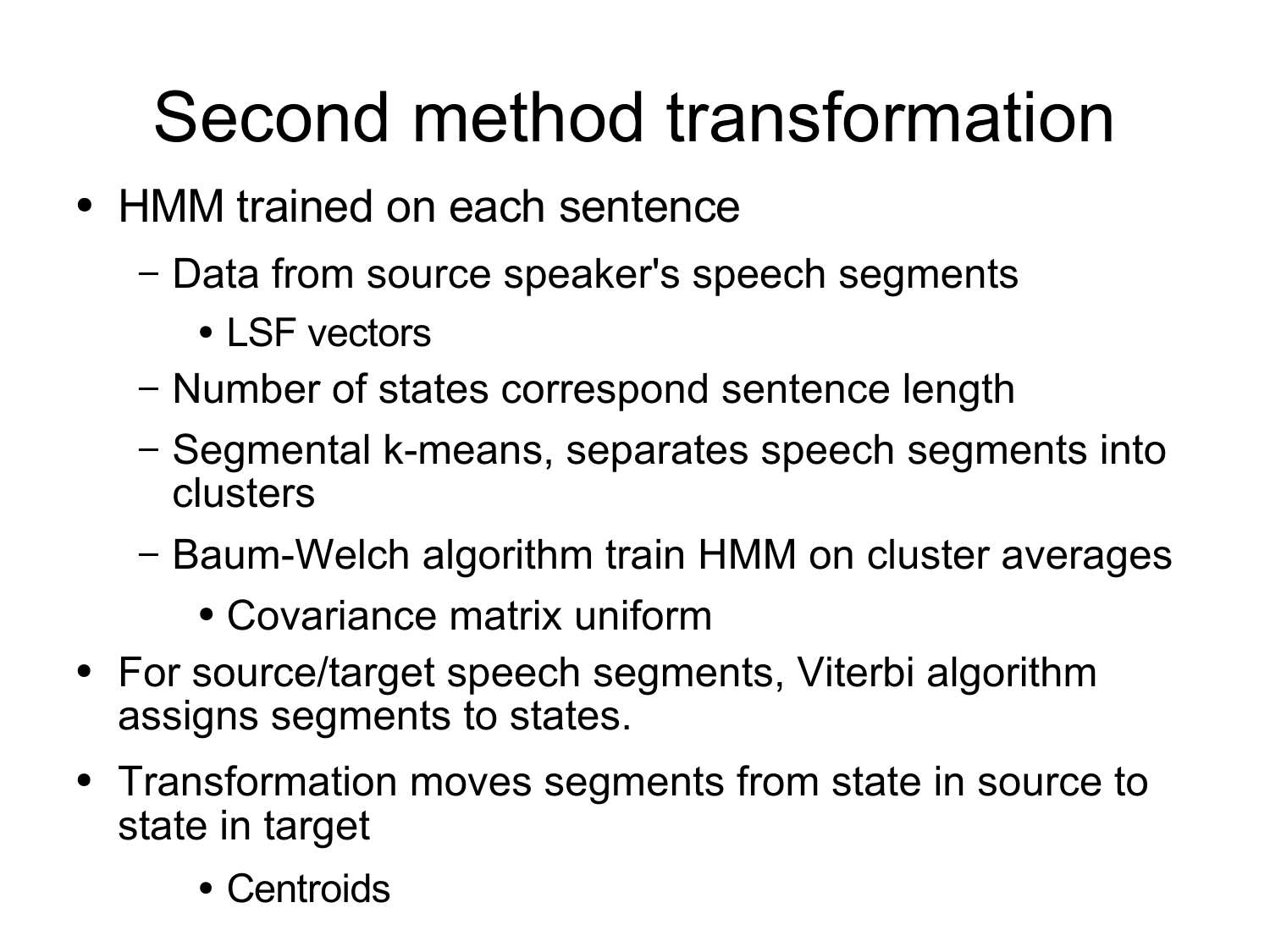#### Excitation characteristic

- From previous papers, know excitation greatly influences perception of speaker
- Not trivial to transfer
	- − Very different for voiced / unvoiced sounds
- Use current codebooks to transfer excitation
	- − Calculate short-time average magnitude spectrum of excitation signal each "speech unit"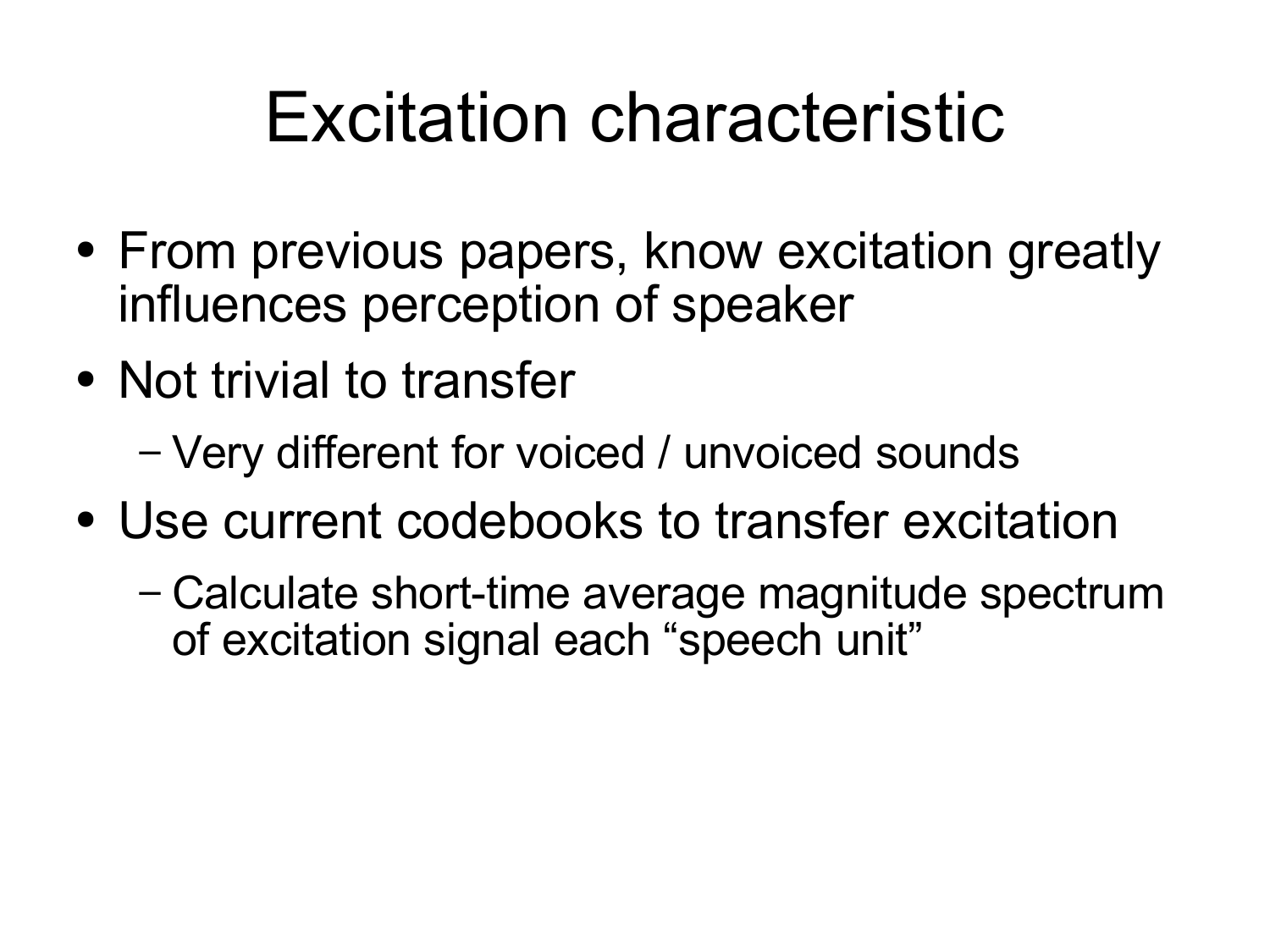### Codebook weight estimation

- Assume we have vector w of LSFs labeled with HMM state
- Also centroids Si of each HMM state
- Algorithm:
	- − Calculate distances di from w to Si
		- Perceptual distance closely spaced LSFs correspond to formant locations given higher weight
	- − From distances, calculate weights vi, represent w as linear combination Si's
- Minimize error?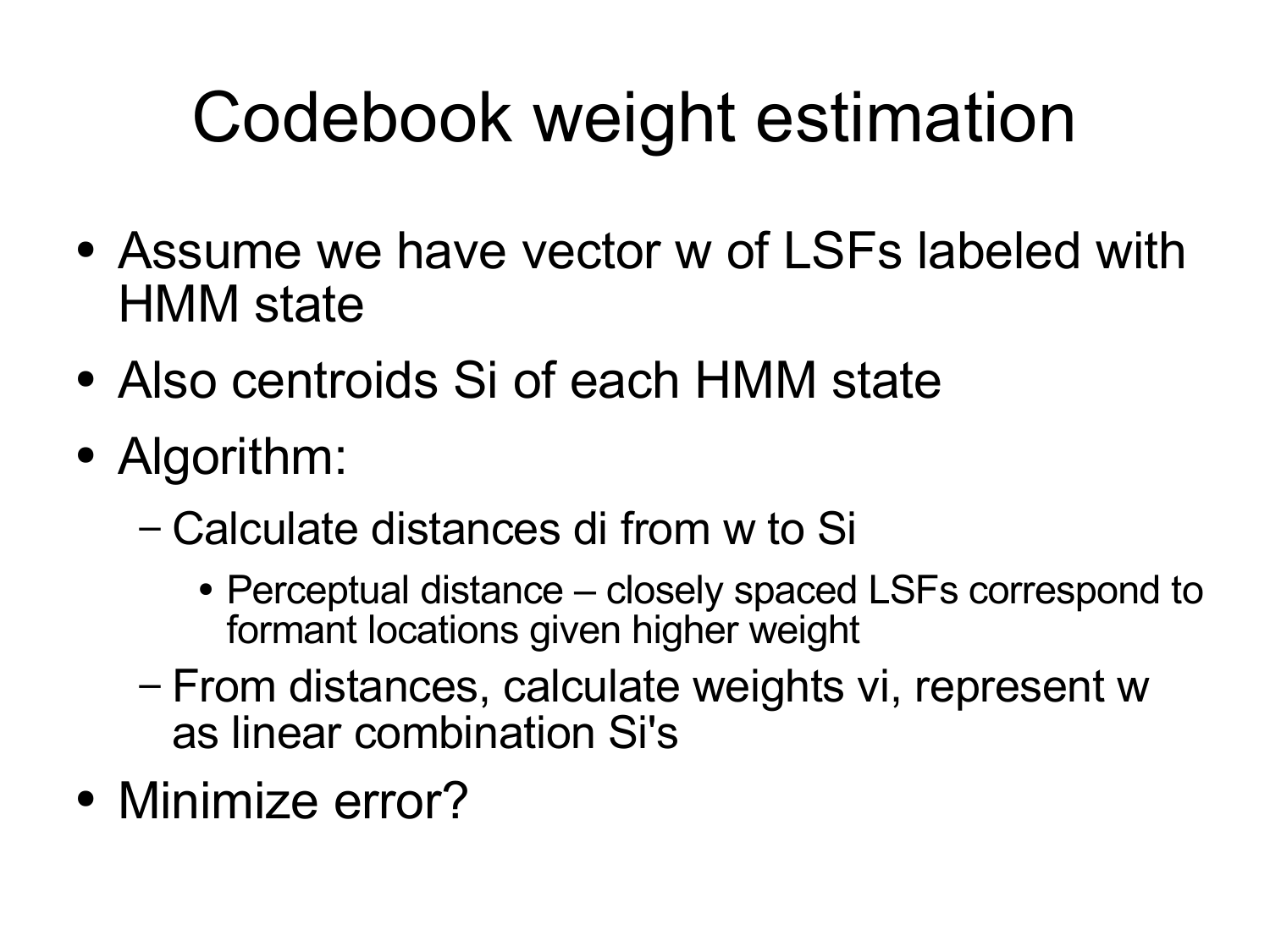### Gradient Descent

- Find local optimum weights minimize error reconstructed LSFs vs actual LSFs
- Algorithm:
	- − Find gradient of difference reconstruction, predicted (weighted perceptually)
	- − Weight gradient by small value (speed to convergence)
	- − Add to old weights
	- − Until difference in weights between iterations is sufficiently small
- Found that only few weights given large value
	- − Only use 5 most likely weights
- 15% additional reduction in Itakura-Saito distance, 4 dB error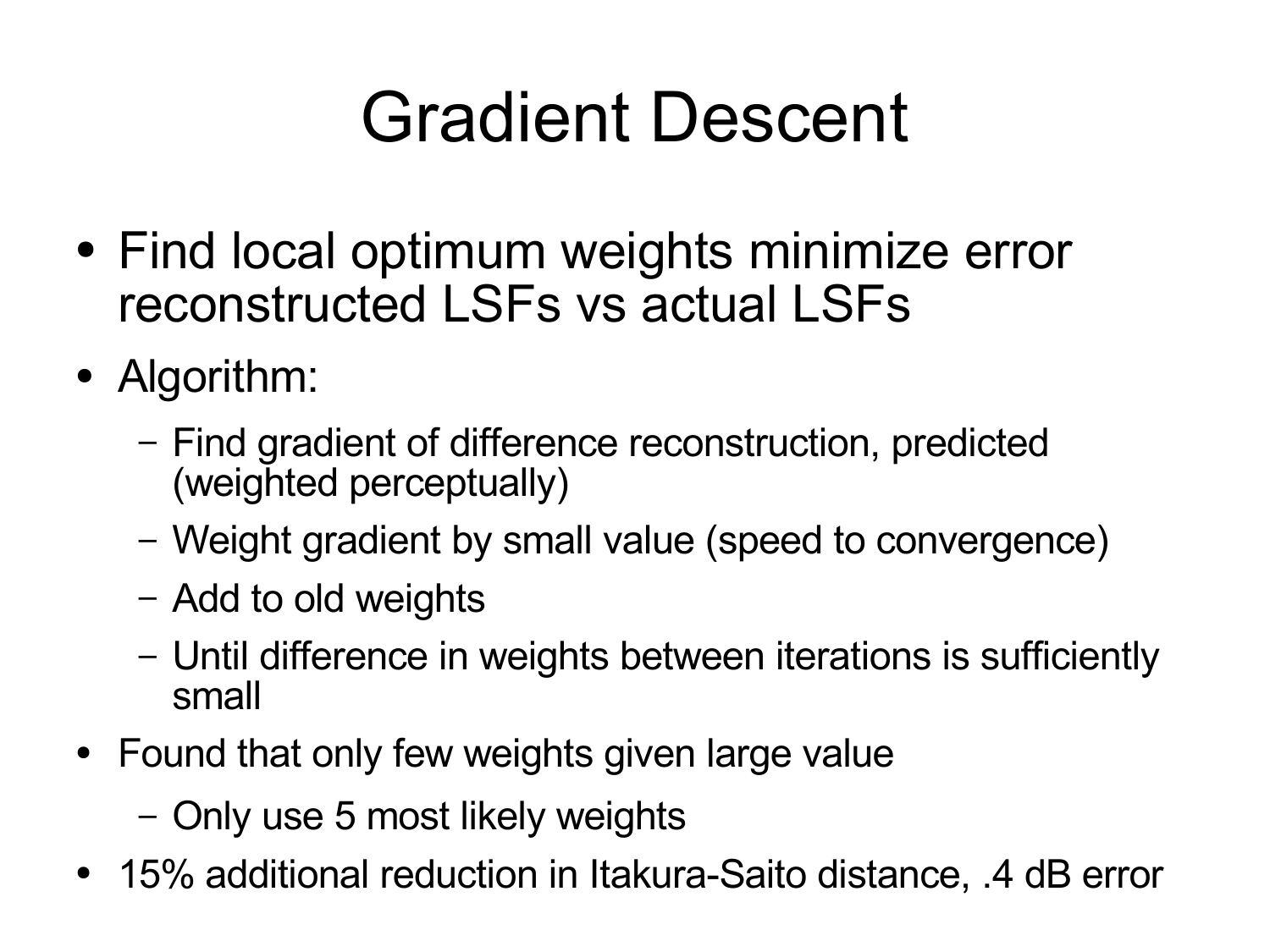### Use of weights

- Given reconstruct LSF vector (segment of speech from speaker) from linear combination of sigmoids
- Use those weights and target's sigmoids, use resulting LSFs to reconstruct speech
- Other transformations?
	- − Excitation spectral characteristics
	- − Prosody
	- − Can estimate new weights for all, Target: (s1)+ but why? Antist's impression



Source: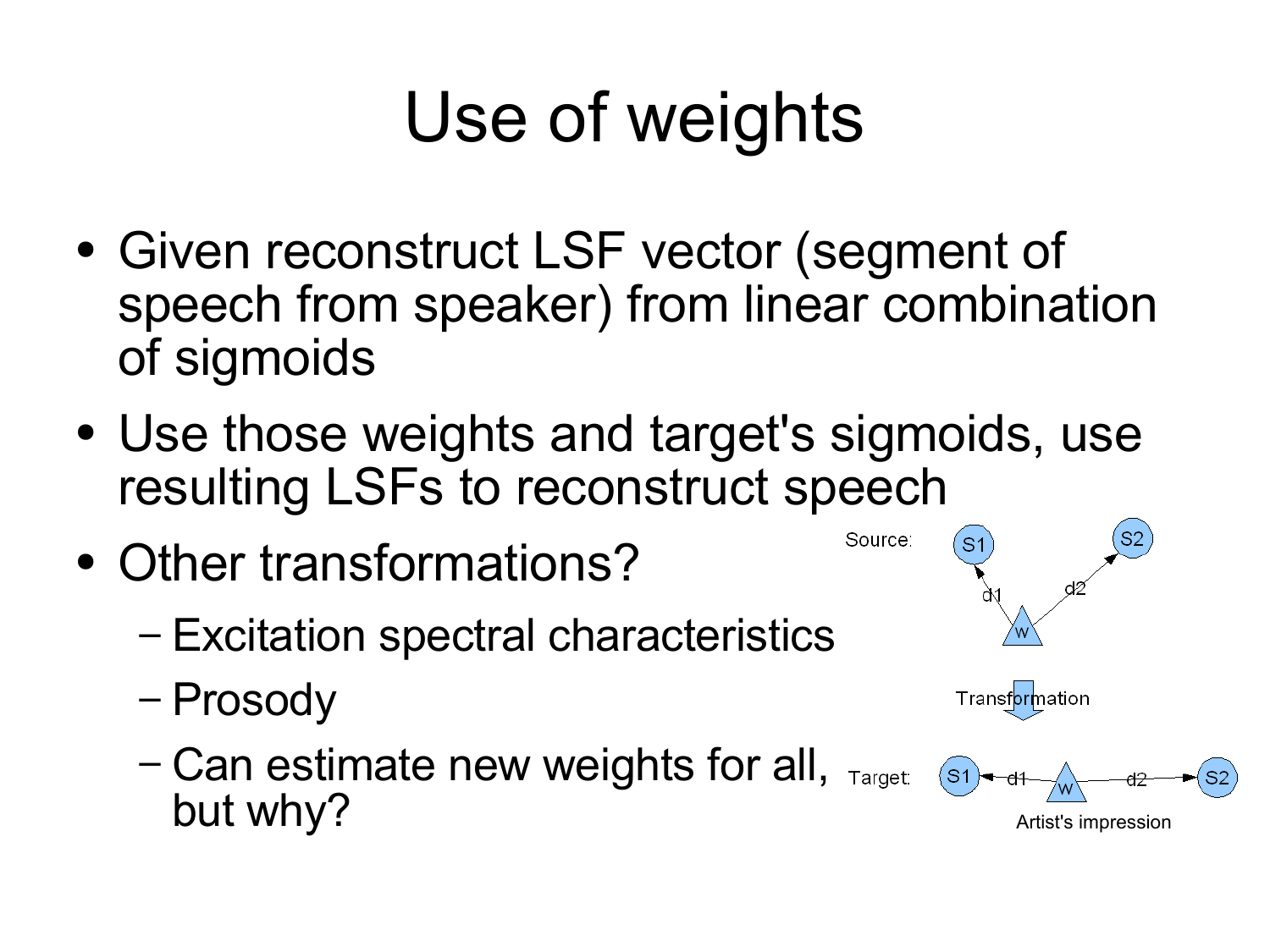#### Excitation and Vocal Tract

- Use weights construct excitation filter
	- − linear combination of sigmoids' ( average target excitation magnitude spectra ) over (source EMS)
- Use weights construct vocal tract spectrum convert transformed LSF vectors to LPCs

$$
V_t(\omega) = \left| \frac{1}{1 - \sum_{k=1}^P a_k^t e^{-jk\omega}} \right|
$$

− Expansion of bandwidths; gives unnatural speech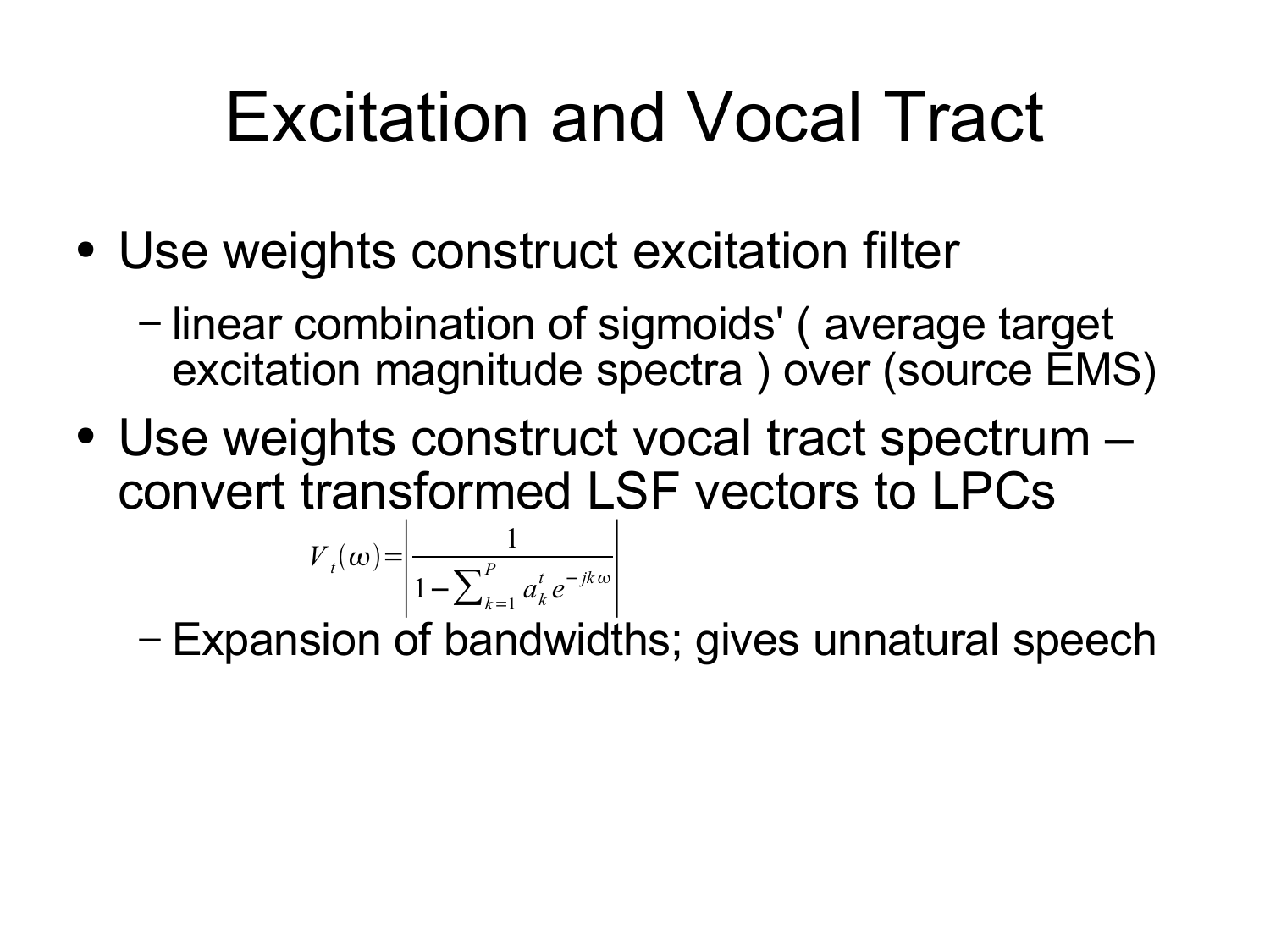### Bandwidth modification

- Assume average formant bandwidth values of target speaker similar most likely target codeword (LSF centroid)
- Since LSFs correspond to formant locations / bandwidths, change bandwidths by changing adjacent LSF distances
- Algorithm:
	- − Find LSF entries directly before/after each formant location in most likely Target codeword
	- − Calculate average formant bandwidth
	- − Same for corresponding speech segment LSF vectors
	- form ratio of average codeword bandwidth over segment bandwidth
	- − Apply estimated bandwidth ratio to adjust LSFs of speech segment vectors
	- − Enforce reasonable bandwidths (average bandwidth of most likely centroid from target speech over 20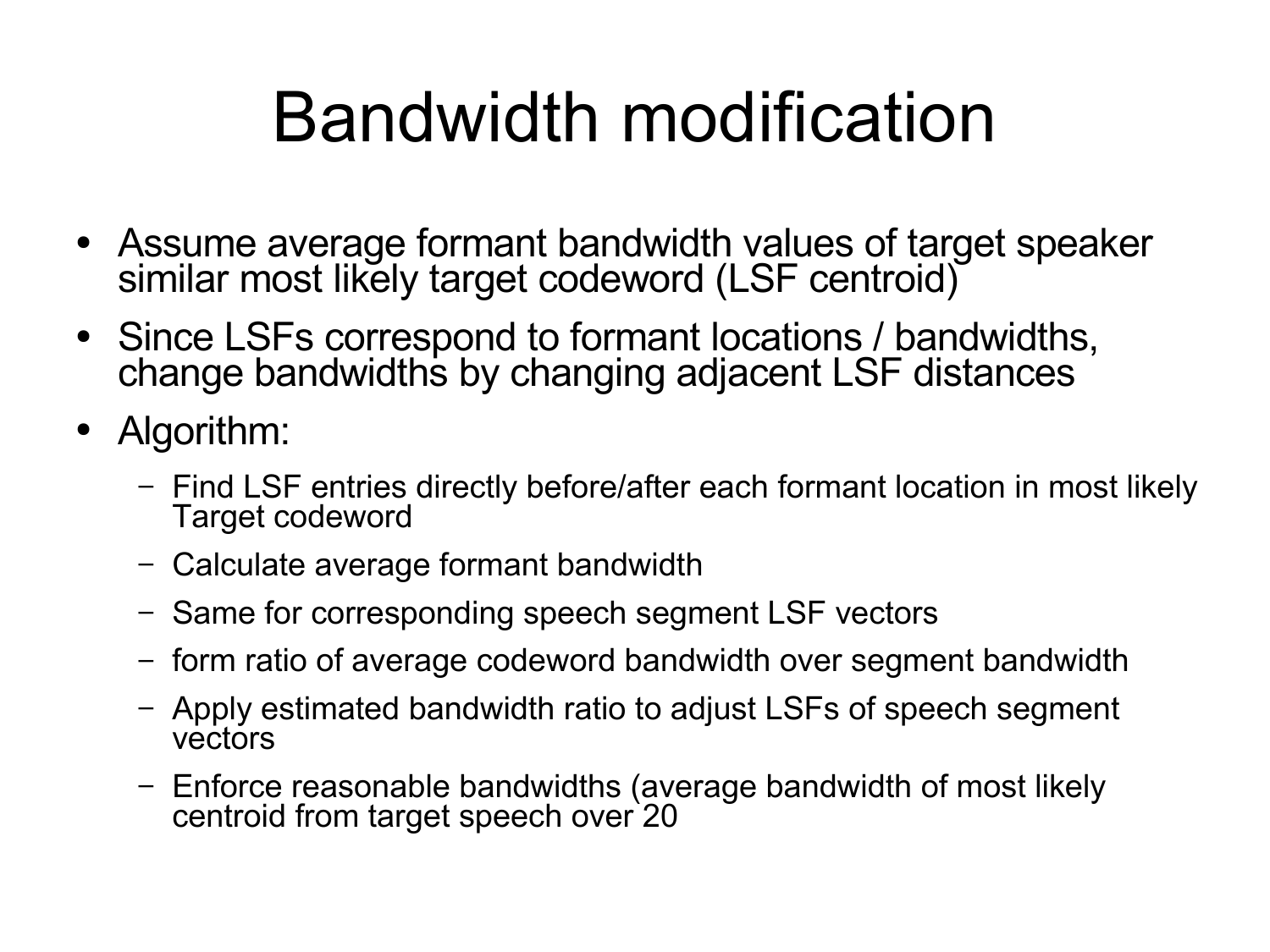#### Bandwidth modification result

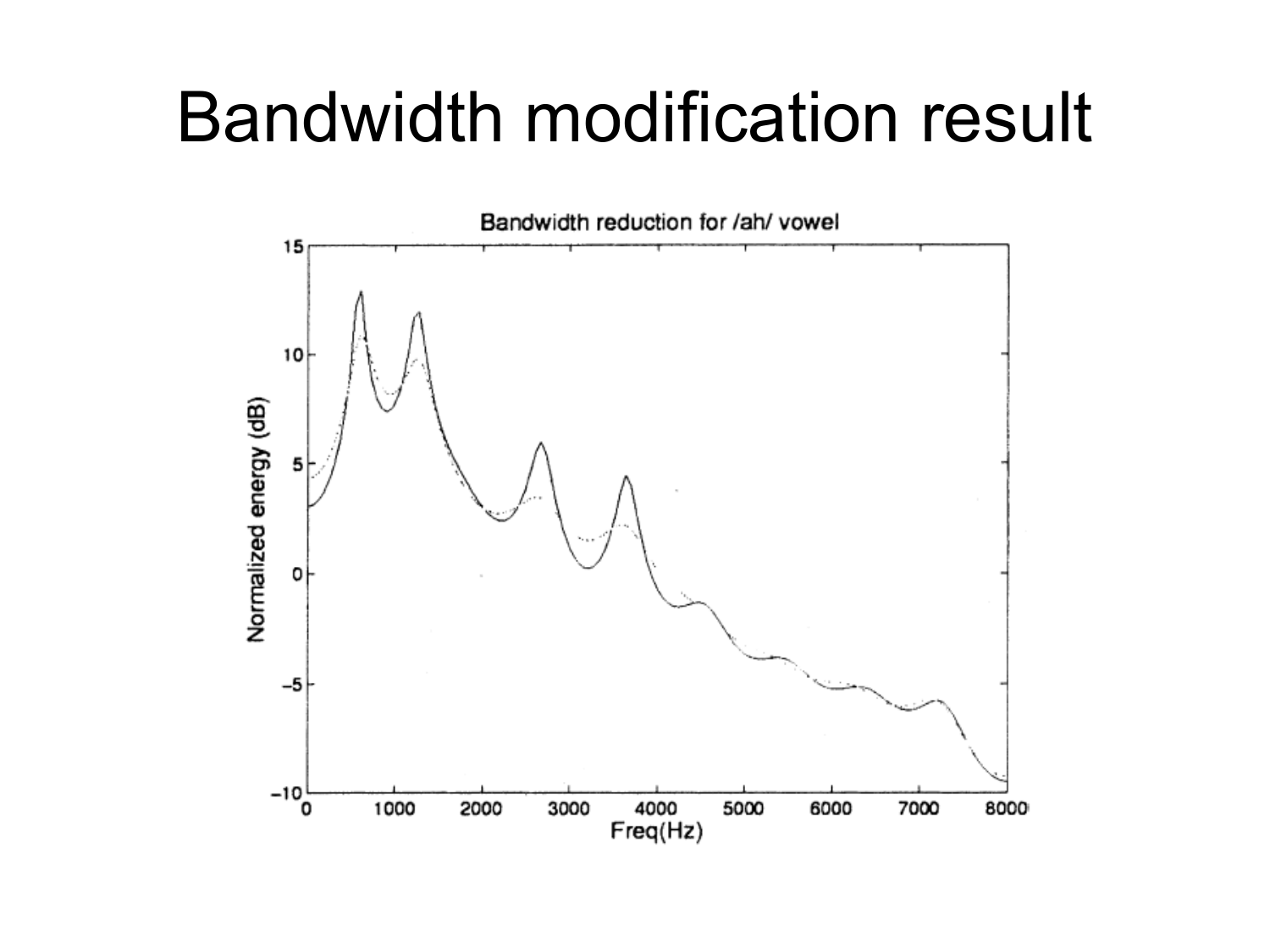### Prosodic Transformation

- Pitch, duration, energy modified to mimic target
- Dynamic segment lengths
	- − Constant for unvoiced, 2-3 pitch periods for voiced
- Pitch:
	- − No weights involved
	- − Modify f0 linearly, matching variance f0s, matching averages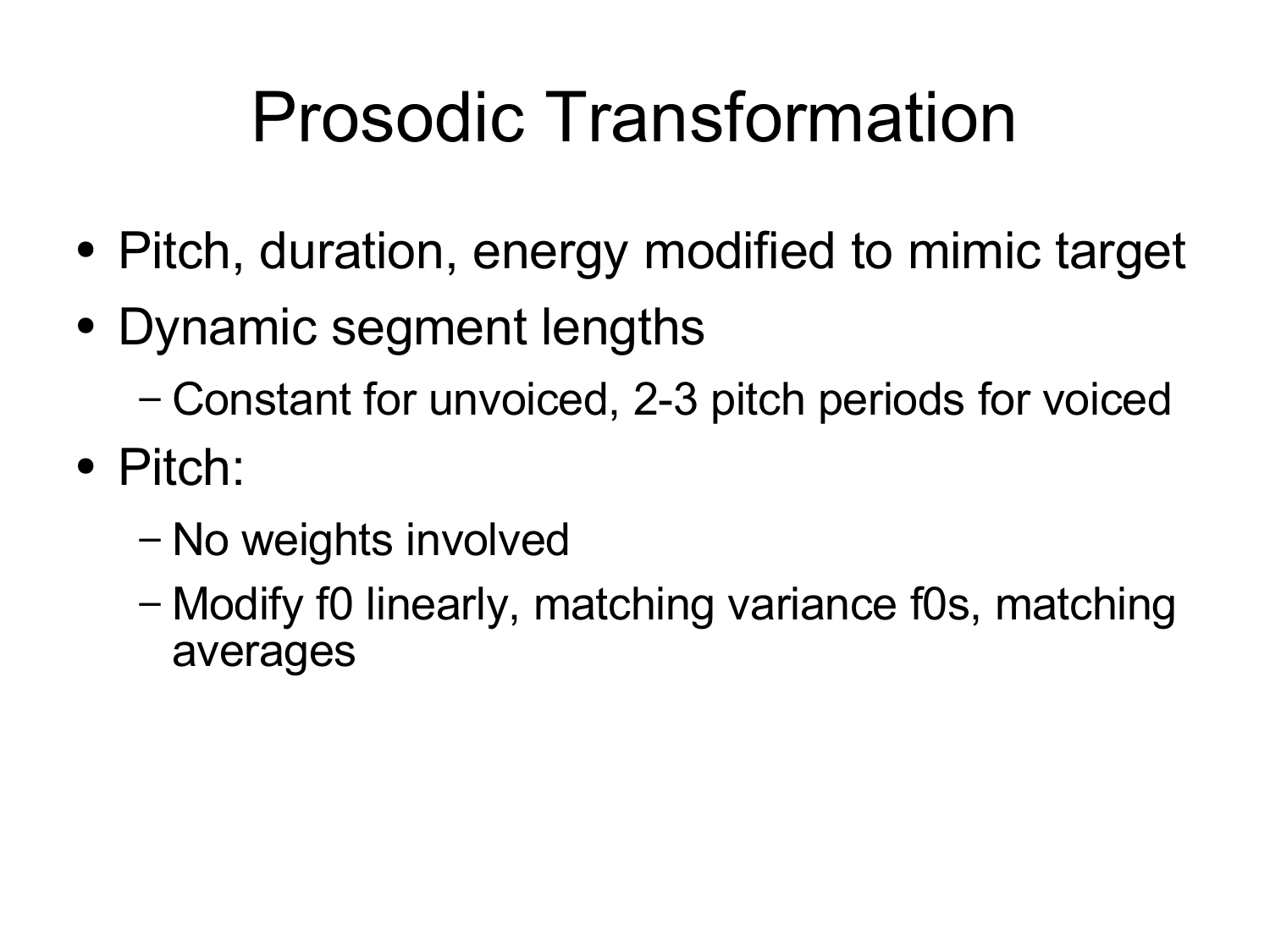### Duration

- Uniform duration matching?
- Different people pronounce different phonemes differently
- Need finer control duration modification



Fig. 5. Comparison of duration statistics between a source speaker and a target speaker.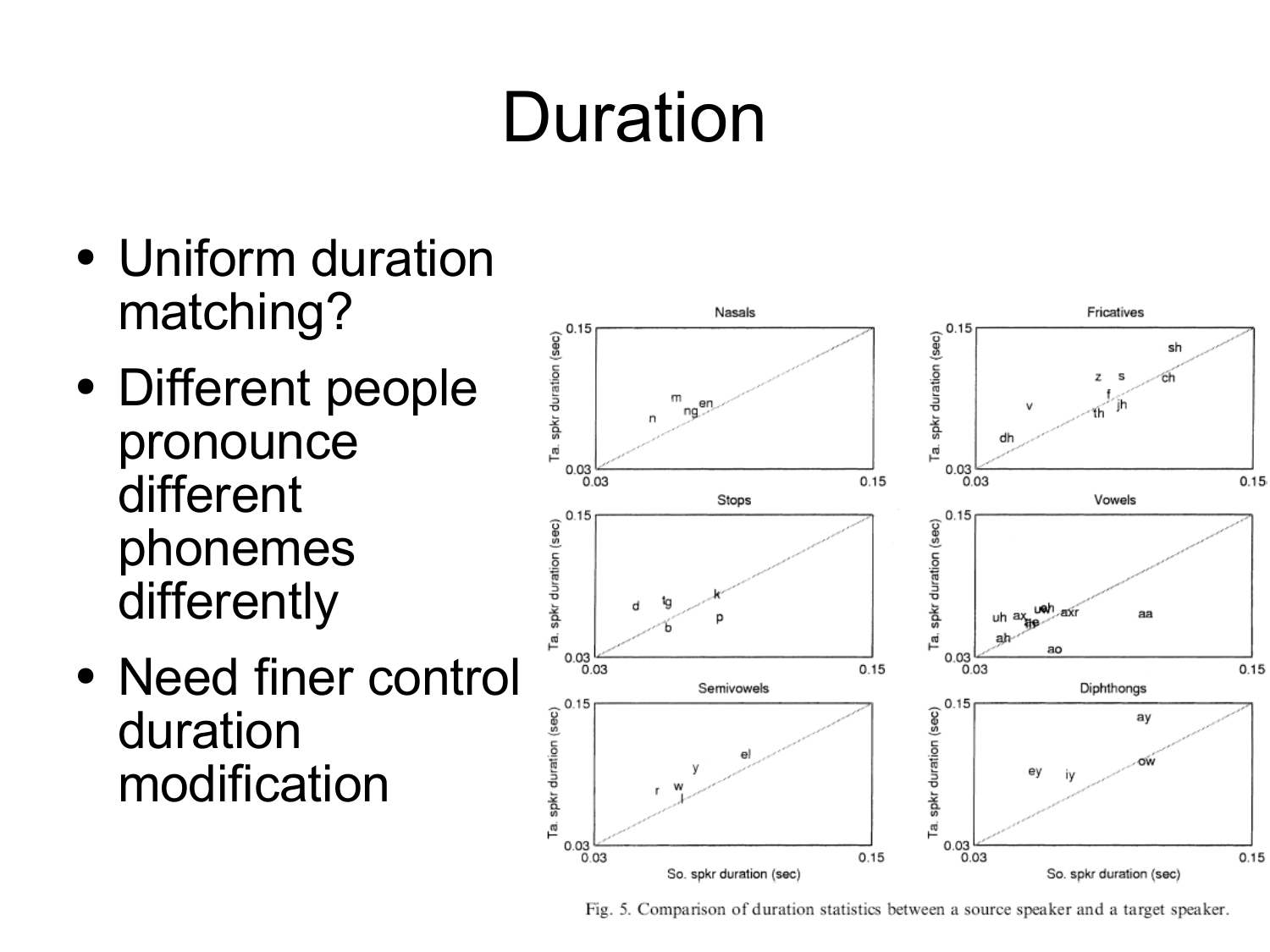### Duration modification

- Duration phoneme dependent context (coarticulation)
	- − Triphones as speech units
- Find speech unit centroids (durations), weights per segment, form target duration as linear combination
- Uses?
	- − Human transcription





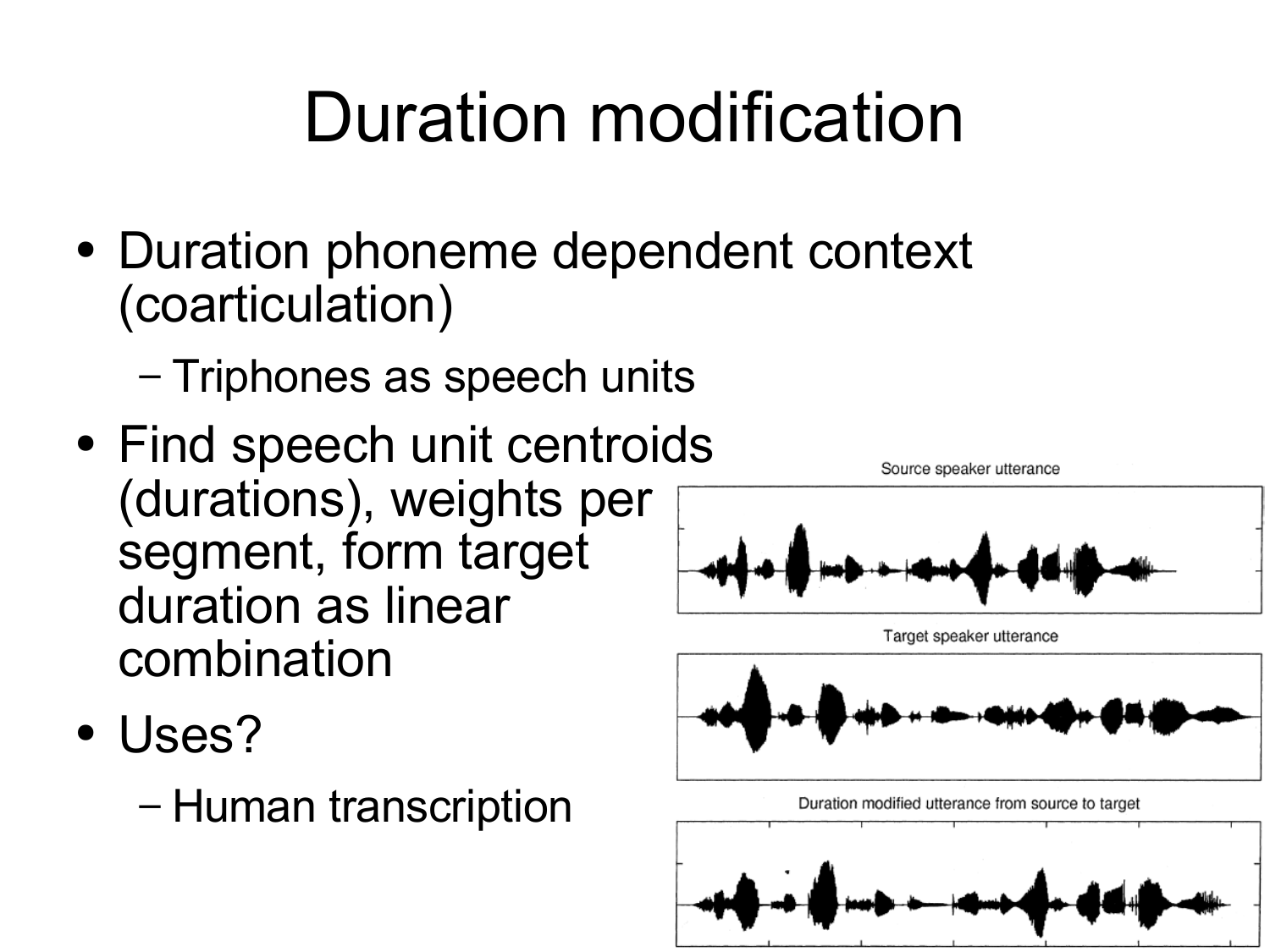### Energy scale modification

- Another characteristic of speaker
- Algorithm (finding energy scaling factor per time frame):
	- − Calculate RMS energy for each codeword
	- − Derive weights for representing scaling factor as linear combination (target's RMS energy) over (source's RMS energy)
	- − After applying other modifications, scale energy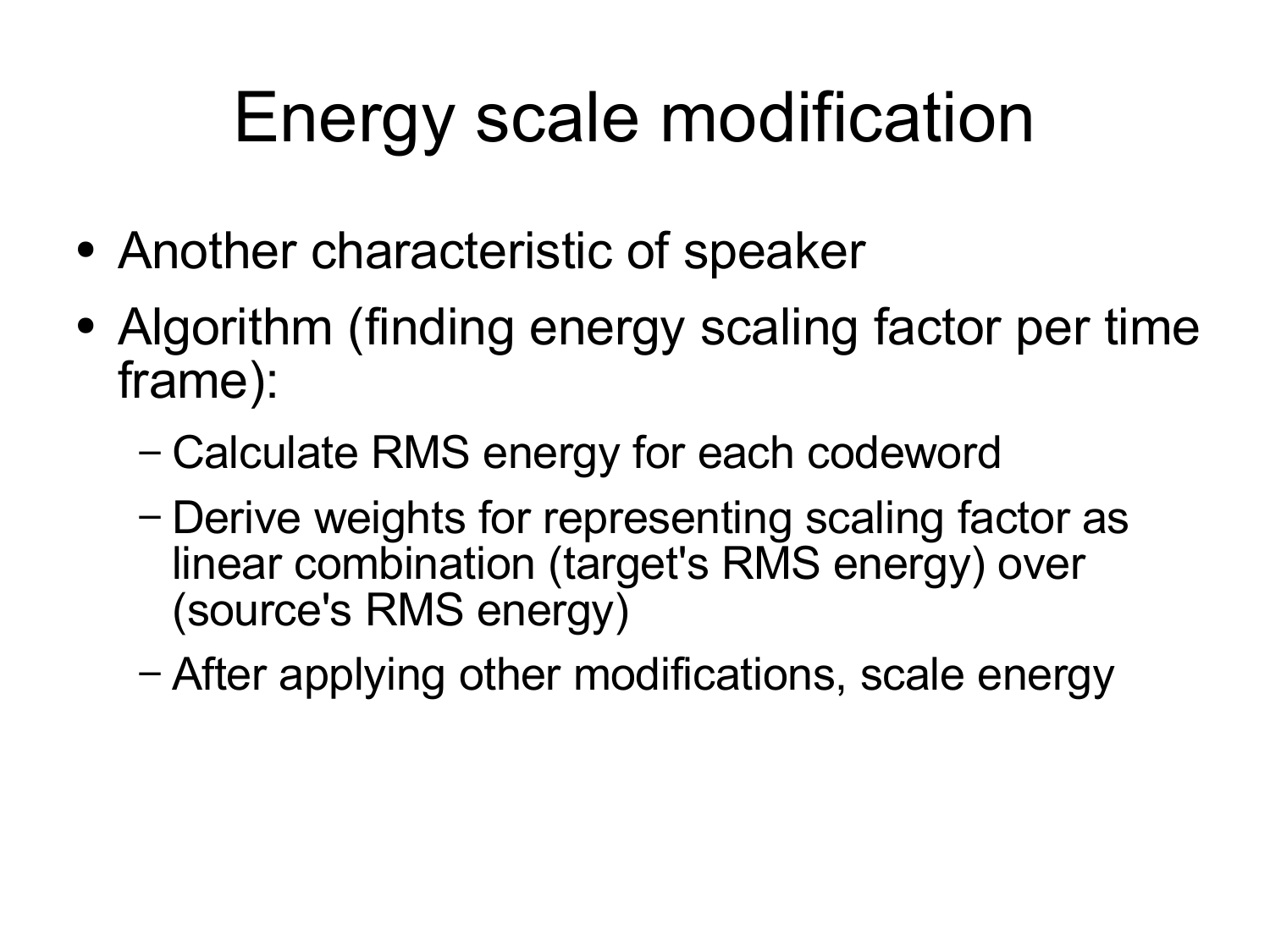### Evaluations

- Want to test effectiveness of transformation
	- − Speaker recognition
	- − Speech recognition
- Objective and subjective
	- − Automatic speech recognizer
	- − Human subjects
		- Test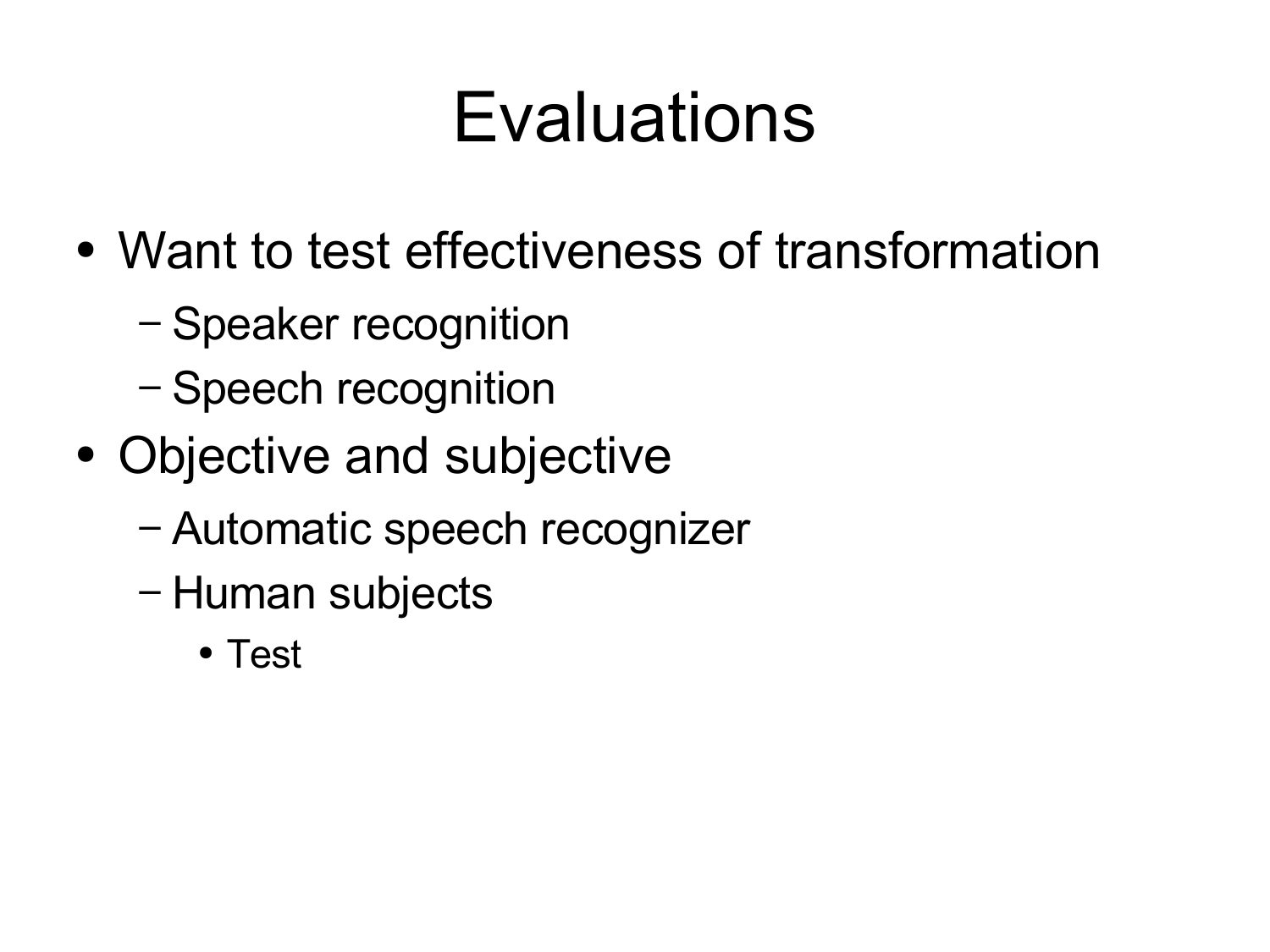## **Objective**

- Idea: confuse a speaker recognition machine
	- − Stacking the deck
	- − Confidence measure  $\theta_{st} = \log \left( \frac{B}{B} \right)$  $P(X|\lambda_{_t})$  $P(X|\lambda_{s})$
- The machine:
	- − 256 mixture Gaussian mixture models
		- 24 dimension feature vector (MFCCs, deltas)
	- − Binary split vector quantization
		- One vector for all, split to two in arbitrary directions
	- − Train HMM
		- 3 speakers, speaking 1 hour each; 45 minutes for training
		- Different sentences (first method)
	- − 15 minutes set aside for testing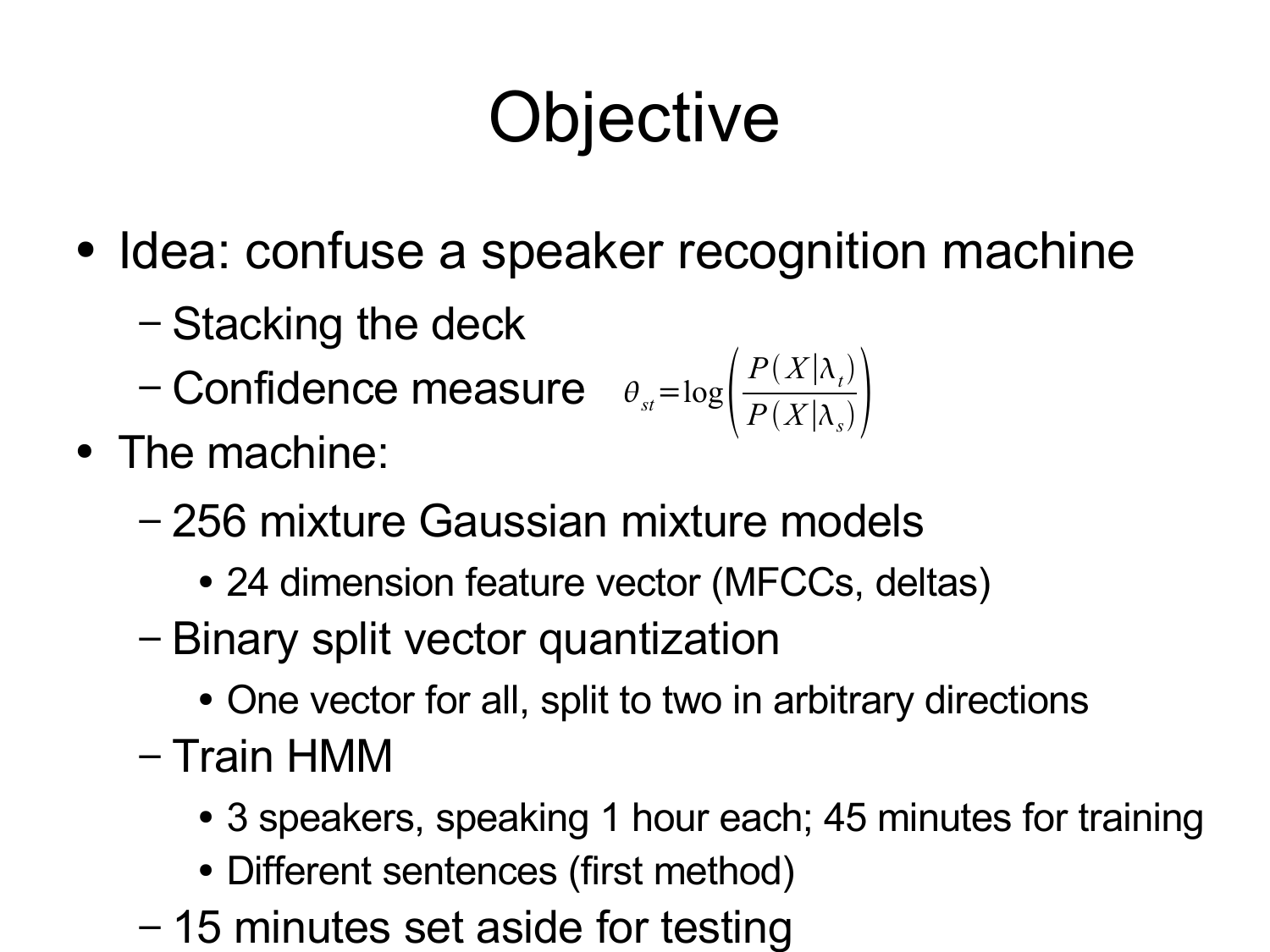- Multiple speakers
	- − Each transformed to another
- Context dependent

| Testing                                                                    |  |  |  |  |  |  |  |
|----------------------------------------------------------------------------|--|--|--|--|--|--|--|
| Speech waveform<br>$\times 10^4$                                           |  |  |  |  |  |  |  |
| 2                                                                          |  |  |  |  |  |  |  |
| 0<br>¶M                                                                    |  |  |  |  |  |  |  |
| $-2$                                                                       |  |  |  |  |  |  |  |
| $-4$<br>Likelihood profiles for the original utterance                     |  |  |  |  |  |  |  |
| $-40$                                                                      |  |  |  |  |  |  |  |
| $-60$                                                                      |  |  |  |  |  |  |  |
| $-80$                                                                      |  |  |  |  |  |  |  |
| $-100$<br>Log-likelihood ratio profile for the original utterance          |  |  |  |  |  |  |  |
| 10<br><b>Target</b>                                                        |  |  |  |  |  |  |  |
| $\sim$<br>0                                                                |  |  |  |  |  |  |  |
| $-10$<br>Likelihood profiles for the transformed utterance                 |  |  |  |  |  |  |  |
| $-40$                                                                      |  |  |  |  |  |  |  |
| $-60$<br>$-80$                                                             |  |  |  |  |  |  |  |
| $-100$<br>'S<br>Log-likelihood ratio profile for the transformed utterance |  |  |  |  |  |  |  |
| 10                                                                         |  |  |  |  |  |  |  |
| 5<br>0<br>$-5$                                                             |  |  |  |  |  |  |  |
| 100<br>150<br>50<br>200<br>250                                             |  |  |  |  |  |  |  |
| Source                                                                     |  |  |  |  |  |  |  |

|  |                                                  |  | The speaker ID evaluation for voice conversion. Sp1: fir |  |
|--|--------------------------------------------------|--|----------------------------------------------------------|--|
|  | speaker; Sp2: second speaker, Sp3: third speaker |  |                                                          |  |

| Test case                               | $\theta_{st}$ before conversion | $\theta_{st}$ after conversion |
|-----------------------------------------|---------------------------------|--------------------------------|
| $\mathrm{Sp1} \rightarrow \mathrm{Sp2}$ | $-5.59$                         | $+5.47$                        |
| $Sp1 \rightarrow Sp3$                   | $-4.29$                         | $+3.22$                        |
| $Sp2 \rightarrow Sp1$                   | $-6.22$                         | $+1.51$                        |
| $Sp2 \rightarrow Sp3$                   | $-6.55$                         | $+3.98$                        |
| $Sp3 \rightarrow Sp1$                   | $-3.57$                         | $+0.47$                        |
| $Sp3 \rightarrow Sp2$                   | $-4.70$                         | $+4.53$                        |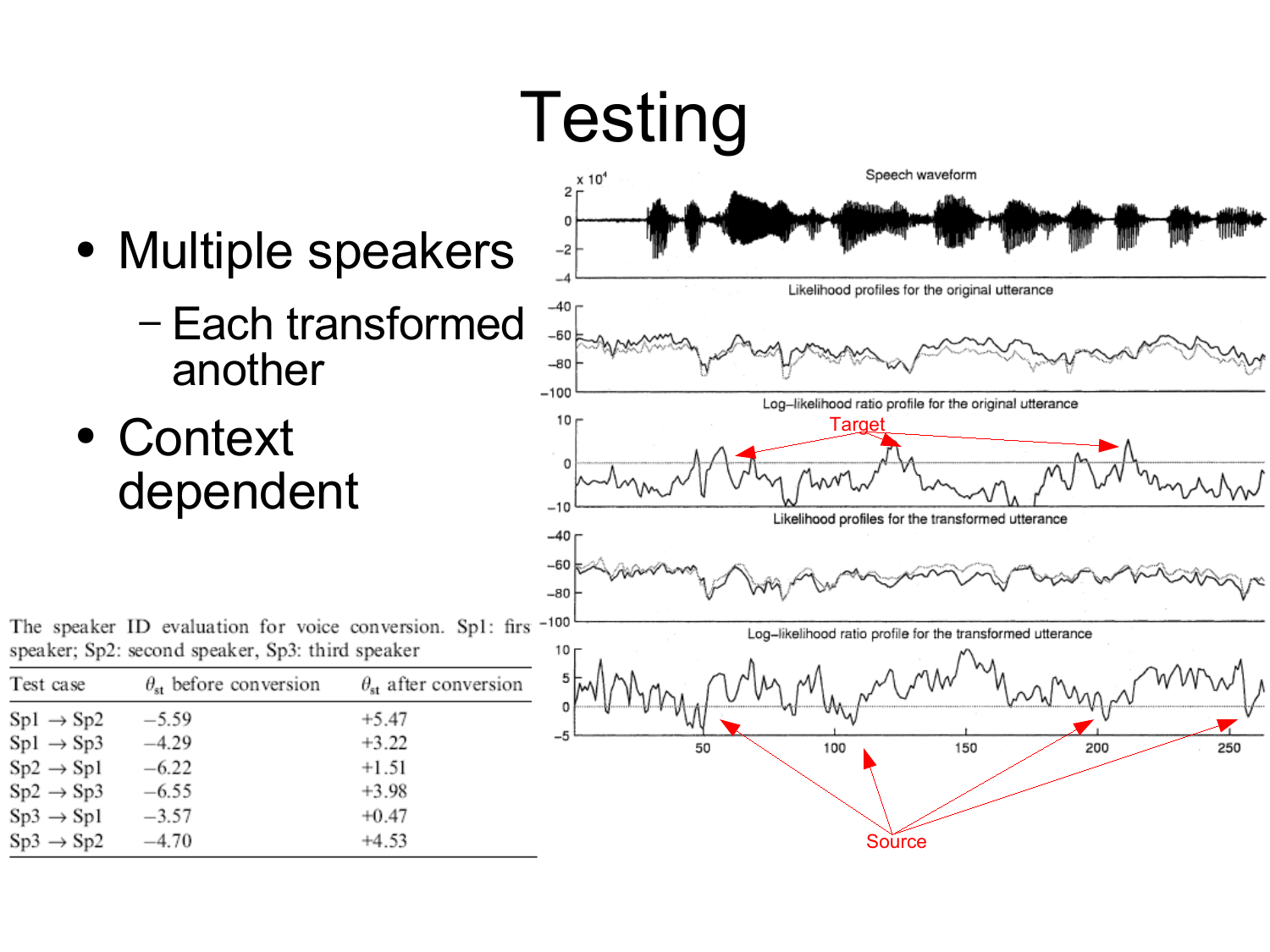# Objective (2)

- Sentence HMM
	- − Source / target speak same sentences
	- − 15 minutes speech from 2 M, 1F
		- Transform 1 M into M/F
- Phonetic codebooks also used; compare the two
- Measure fidelity to:
	- − Cepstrum
	- − Excitation spectrum
	- − RMS energy
	- − F0
	- − Duration
- Results show sentence HMM better; increased training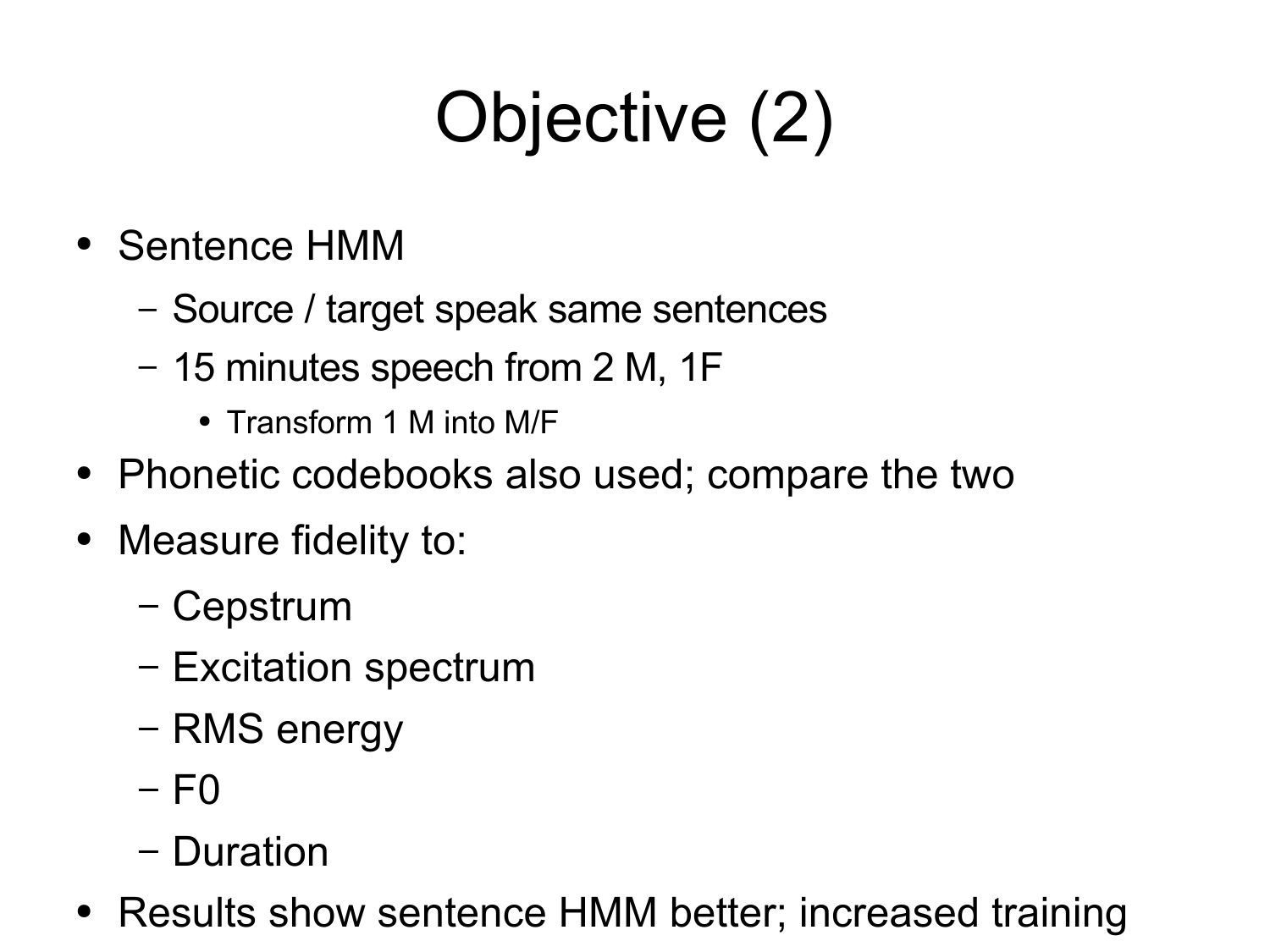

Fig. 8. Performance of the sentence HMM-based and phonetic STASC algorithms in terms of objective measures. Horizontal axis corresponds to the training duration. Vertical axis corresponds to the distance metric between mimic and target utterances in each of the 5 acoustic dimensions considered. The measures at time 0 indicate the average objective measures between the target speaker utterances and unprocessed speech from the source speaker. Dark lines: sentence HMM-based STASC. Light lines: phonetic STASC.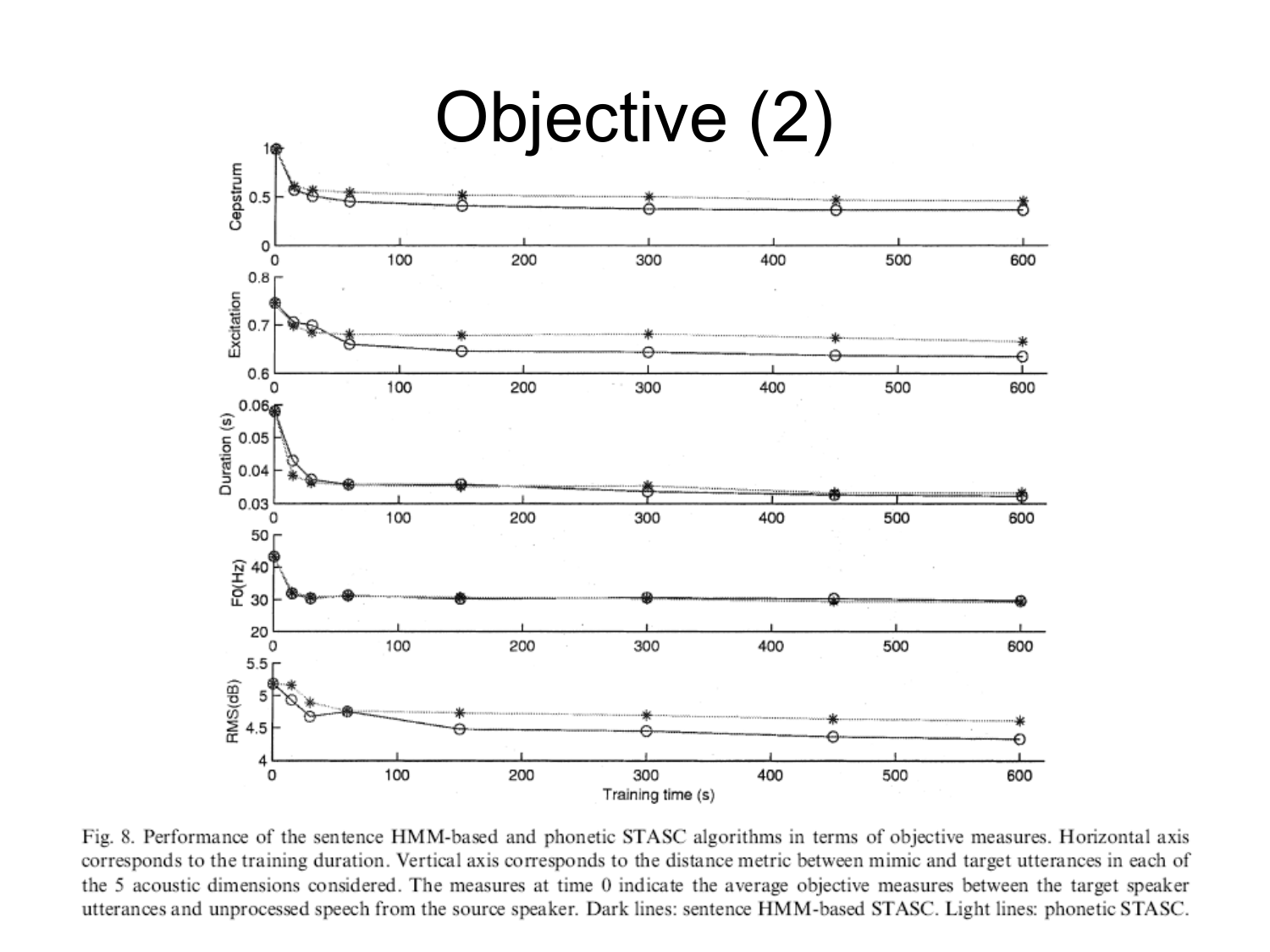### **Subjective**

- Listening experiments no cheating
- ABX test
	- − 20 stimuli presented
		- A, B listened to; X presented; (2-3 word phrases)
		- "Is X perceptually closer to A or to B in terms of speaker identity"
		- HMM based transformation
		- 100% M-F, 78% M-M
- But is it a garbled mess?